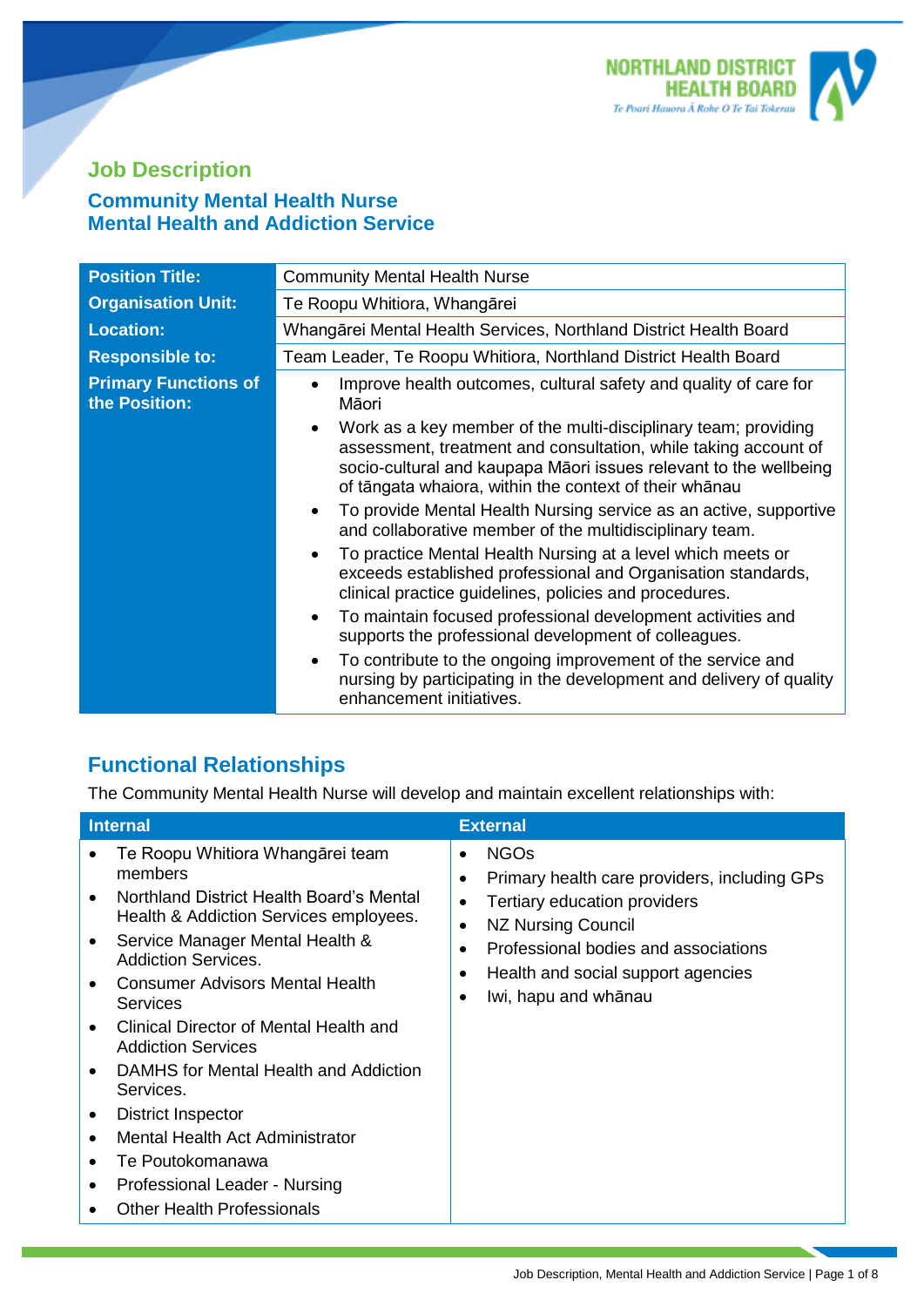### **Key Responsibilities and Expected Outcomes**

Northland District Health Board has established a set of values by which the organisation will respond, in part, to achieving its goals and objectives through their workforce. The following Values and supporting statements are expected behaviours of each individual employed with Northland DHB:

| <b>Values</b>          | <b>Supporting Statement</b>                                                            |
|------------------------|----------------------------------------------------------------------------------------|
| Tāngata i te tuatahi   | He whakapapa, he mokopuna, he tamariki, he mātua, he tūpuna. He                        |
| People First           | aha te mea nui. He tāngata, he tāngata, he tāngata                                     |
|                        | Our people are central to all we do                                                    |
| Whakaute (tuku mana)   | He whakaaro nui ki ētahi atu                                                           |
| Respect                | We treat others as they would like to be treated                                       |
| <b>Manaaki</b>         | Ko te manaaki – he whāngai, he kākahu, he ropiropi. Akona e te                         |
| Caring                 | whānau whānui                                                                          |
|                        | We nurture those around us, and treat all with dignity and<br>compassion               |
| Whakawhitiwhiti Körero | Whakawhitiwhiti kōrero i runga te tika, te pono me te                                  |
| Communication          | We communicate openly, safely and with respect to promote clear<br>understanding aroha |
| Te Hiranga             | Kia kaha, kia māia, kia manawa nui                                                     |
| Excellence             | Our attitude of excellence inspires confidence and innovation                          |

The position of Community Mental Health Nurse encompasses the following major functions or key result areas:

- Te Tiriti o Waitangi
- Mental Health Nursing Practice
- Professional Development
- Continuous Quality Improvement
- Health and Safety
- Privacy & Confidentiality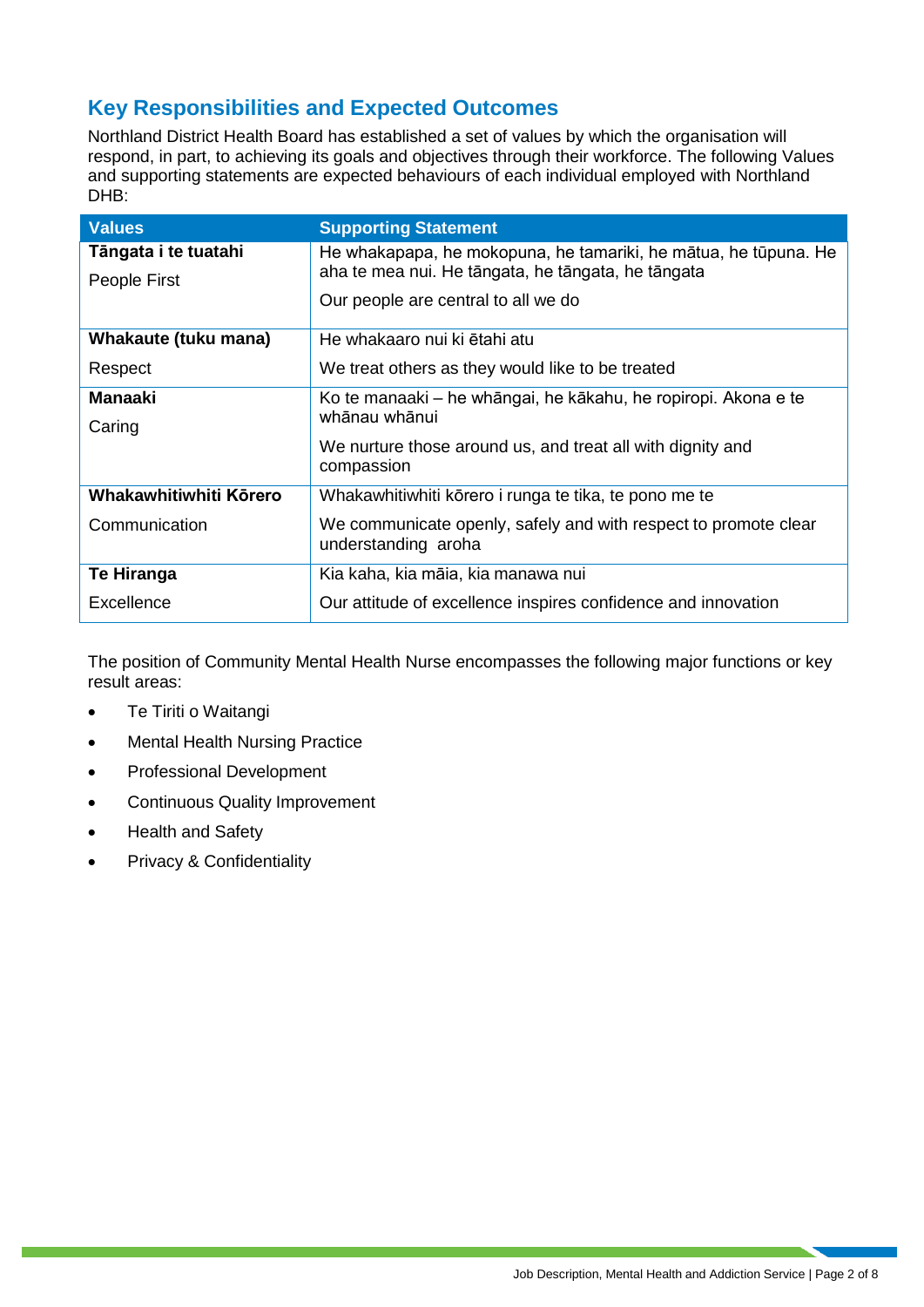The outcome requirements of the above key responsibility areas are outlined below:

| <b>Key Responsibility Area</b>             | <b>Expected Outcomes</b>                                                                                                                                                                                                                                                        |
|--------------------------------------------|---------------------------------------------------------------------------------------------------------------------------------------------------------------------------------------------------------------------------------------------------------------------------------|
| Te Tiriti o Waitangi and<br>Engaging Māori | Contribute to the promotion of the articles and principles of Te<br>$\bullet$<br>Tiriti o Waitangi and the involvement of Māori within the<br>decision-making process for their health and independence,<br>within District Health Board management processes and<br>procedures |
|                                            | Include the articles and principles of Te Tiriti o Waitangi within<br>all aspects of the role and its outcomes                                                                                                                                                                  |
|                                            | Ensure that consultation and engagement processes include<br>٠<br>appropriate mechanisms to meet the need of Māori in a<br>culturally appropriate and safe manner                                                                                                               |
|                                            | Attend the Northland District Health Board Te Tiriti o Waitangi<br>Training                                                                                                                                                                                                     |
|                                            | Have a working understanding of Te Tiriti o Waitangi and its<br>relevance to Mental Health.                                                                                                                                                                                     |
|                                            | Will work in partnership with Whānau, Hapu, Iwi and Māori<br>Health Services/resources.                                                                                                                                                                                         |
|                                            | Will seek advice from Māori Health Workers and/or Kaumatua<br>as appropriate.                                                                                                                                                                                                   |
|                                            | Will display cultural sensitivity and a willingness to work<br>$\bullet$<br>positively with organisational strategies to improve<br>opportunities for Māori.                                                                                                                    |
|                                            | Will attend educational opportunities relevant to the<br>٠<br>acquirement and maintenance of cultural competencies.                                                                                                                                                             |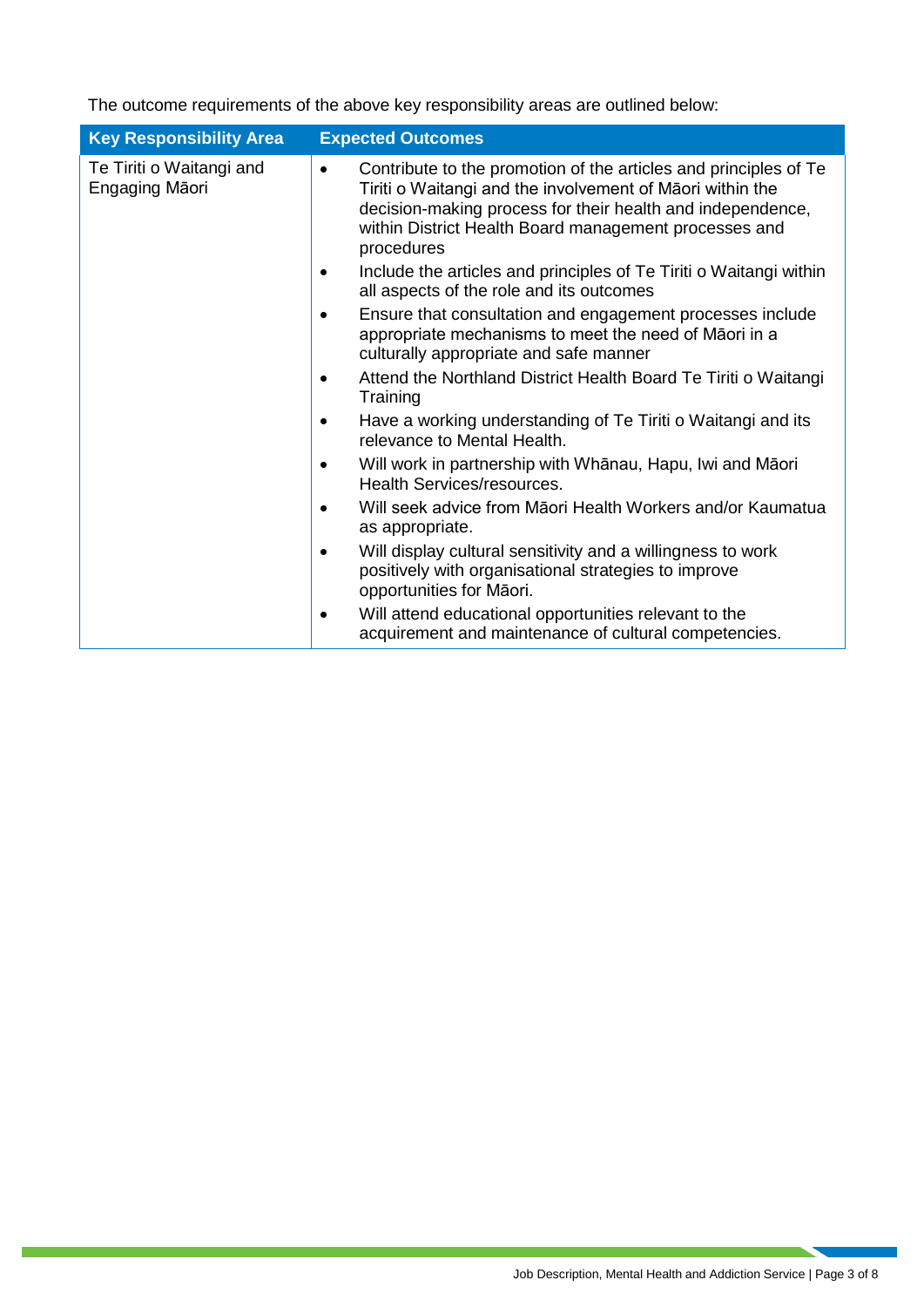| <b>Key Responsibility Area</b>           | <b>Expected Outcomes</b>                                                                                                                                                                                                                                                                                                                                                                                                                                        |  |  |  |
|------------------------------------------|-----------------------------------------------------------------------------------------------------------------------------------------------------------------------------------------------------------------------------------------------------------------------------------------------------------------------------------------------------------------------------------------------------------------------------------------------------------------|--|--|--|
| <b>Mental Health Nursing</b><br>Practice | Clinical caseload is effectively and responsibly managed,<br>$\bullet$<br>utilising professional skills and competencies to the maximum<br>potential, based on the key worker model within the<br>multidisciplinary team environment.                                                                                                                                                                                                                           |  |  |  |
|                                          | Assessment, planning and evaluation is carried out within<br>$\bullet$<br>agreed timeframes, compliments or is part of the Coordinated<br>Recovery/Treatment Plan, is documented clearly and meets<br>the standards required by Mental Health Services.                                                                                                                                                                                                         |  |  |  |
|                                          | All clinical work utilises principles of collaborative treatment<br>$\bullet$<br>planning and demonstrates maximum use of opportunities for<br>client/family participation and empowerment, cultural sensitivity<br>and respect for the rights of clients and staff. Nursing care will<br>focus on whaiora recovery and promotion of the tāngata<br>whaiora living in as independent a manner as possible in the<br>community and maintaining community tenure. |  |  |  |
|                                          | Nursing care provided meets established criteria for safety,<br>$\bullet$<br>including cultural safety and accepted standards of nursing<br>practice.                                                                                                                                                                                                                                                                                                           |  |  |  |
|                                          | Provides urgent and crisis support to whaiora and their whanau<br>٠<br>on own caseload, and where applicable, acts in their capacity<br>as a Duly Authorised Officer during normal working hours of<br>work.                                                                                                                                                                                                                                                    |  |  |  |
|                                          | Appropriate referrals are made in an effective and timely<br>٠<br>manner in consultation with tāngata whaiora and their whānau<br>when their needs indicate involvement with other services<br>would be appropriate.                                                                                                                                                                                                                                            |  |  |  |
|                                          | Nursing care provided shows evidence of a sound theoretical<br>$\bullet$<br>base for practice, the use of reflective processes and the<br>formation of partnerships with tāngata whaiora and their<br>whānau, especially in the area of discharge planning.                                                                                                                                                                                                     |  |  |  |
|                                          | Effective and regular communication is established and<br>$\bullet$<br>maintained with nursing colleagues and other members of the<br>multidisciplinary team(s) across the continuum of care for the<br>client.                                                                                                                                                                                                                                                 |  |  |  |
|                                          | Data is provided as required by the service and all<br>$\bullet$<br>documentation is completed concisely, accurately and<br>objectively in accordance with organisational/professional<br>standards.                                                                                                                                                                                                                                                            |  |  |  |
|                                          | Ability to undertake comprehensive risk assessments and<br>$\bullet$<br>establish clinically indicated management plans grounded in<br>best practice evidence to ensure the safety and wellbeing of<br>tāngata whaiora, their whānau and the community at large                                                                                                                                                                                                 |  |  |  |
|                                          | Ability to complete all required Ministry of Health Key<br>٠<br>Performance Indicators within the required timeframes                                                                                                                                                                                                                                                                                                                                           |  |  |  |
|                                          | Ability to effectively problem solve within an acute presentation<br>and provide best evidence rationale for clinical management                                                                                                                                                                                                                                                                                                                                |  |  |  |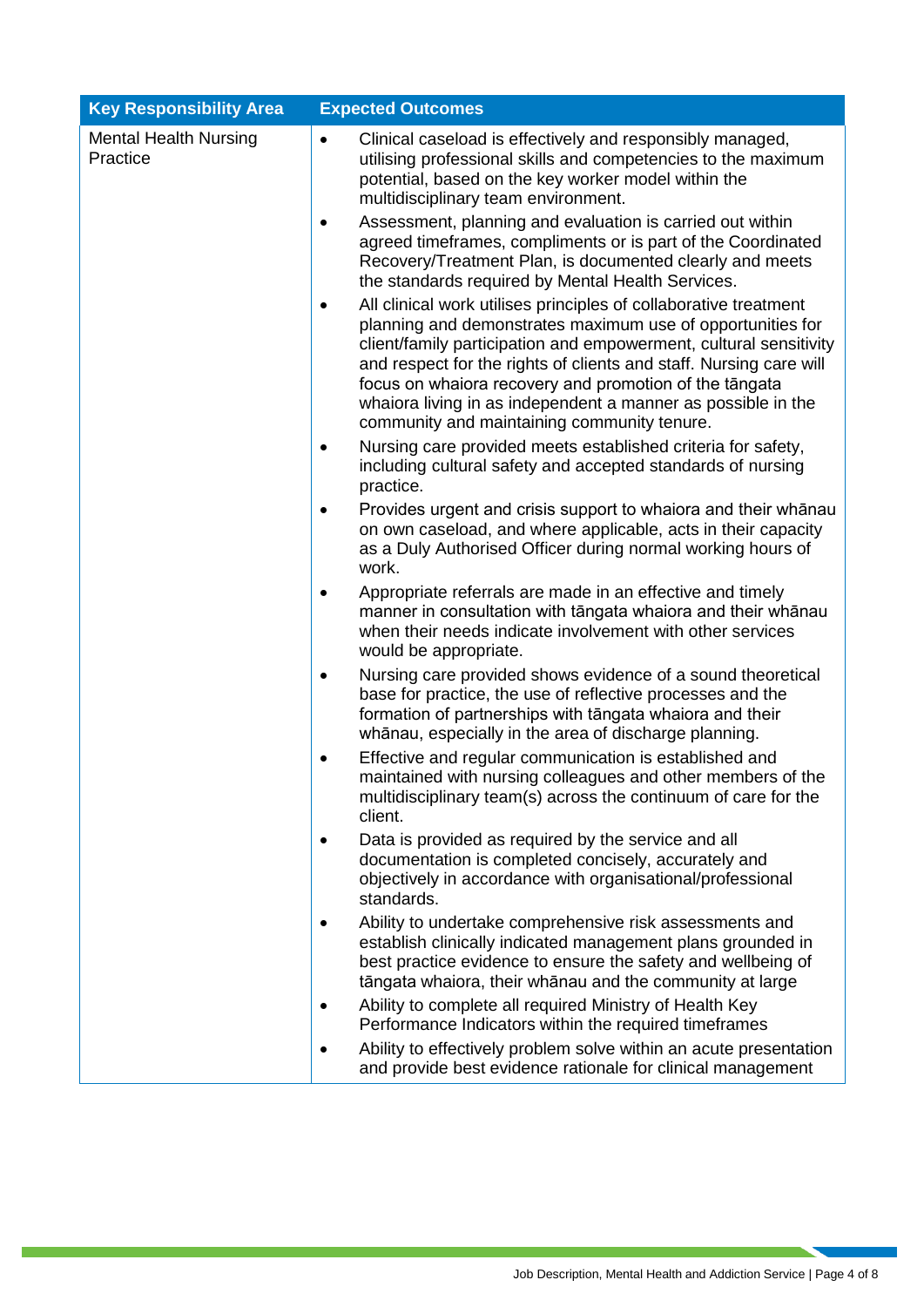| <b>Key Responsibility Area</b>     | <b>Expected Outcomes</b>                                                                                                                                                                                                                                                                                                                                                                                                                                                                                                                                                                                                                                                                                                                                                                                                                                                                                                                                                                                                                                                                     |
|------------------------------------|----------------------------------------------------------------------------------------------------------------------------------------------------------------------------------------------------------------------------------------------------------------------------------------------------------------------------------------------------------------------------------------------------------------------------------------------------------------------------------------------------------------------------------------------------------------------------------------------------------------------------------------------------------------------------------------------------------------------------------------------------------------------------------------------------------------------------------------------------------------------------------------------------------------------------------------------------------------------------------------------------------------------------------------------------------------------------------------------|
| <b>Professional Development</b>    | Regularly meets, individually or in groups, with the Clinical<br>$\bullet$<br>Supervisor, Team Leader and/or Senior Nurse to discuss<br>professional and practice issues, improvements or concerns.<br>Prepares strategies for the implementation of an individual<br>$\bullet$<br>performance development plan to maintain and extend nursing<br>knowledge and skills, which is regularly reviewed.<br>Maintains and demonstrates currency of knowledge in Mental<br>$\bullet$<br>Health Nursing and developments in mental health practices.<br>Supervise students as per Organisation agreements with<br>$\bullet$<br>educational agencies.<br>Supervises and directs non-clinical staff appropriately to<br>$\bullet$<br>ensure safe delivery of service as required.<br>Undertakes performance appraisal with the Team Leader at<br>$\bullet$<br>least annually.<br>Utilises practice improvement and support mechanisms<br>$\bullet$<br>available, such as clinical supervision, peer review and<br>debriefing.<br>Develops portfolio in line with Organisational Nursing<br>$\bullet$ |
|                                    | Professional Development Recognition Programme.<br>Actively seeks to enhance own professional development<br>$\bullet$<br>within the financial restraints of the organisation                                                                                                                                                                                                                                                                                                                                                                                                                                                                                                                                                                                                                                                                                                                                                                                                                                                                                                                |
| Health & Safety                    | Observe and promote safe work practices, rules and<br>$\bullet$<br>instructions relating to work, and be pro-active in hazard<br>management<br>Willingly co-operate in the achievement of all health and safety<br>$\bullet$<br>goals and initiatives by:<br>Practicing and observing safe work methods;<br>$\bullet$<br>The use of safety equipment;<br>$\bullet$<br>Reporting unsafe conditions or equipment; and<br>$\bullet$<br>Reporting and documenting all accidents or incidents<br>$\bullet$                                                                                                                                                                                                                                                                                                                                                                                                                                                                                                                                                                                        |
| <b>Privacy and Confidentiality</b> | Undertake all duties and responsibilities in accordance with the<br>$\bullet$<br>Privacy Act 2020, Health Information Privacy Code 2020, and<br>Northland DHB's Privacy Policies and Procedures<br>Complete mandatory induction training on Privacy<br>responsibilities                                                                                                                                                                                                                                                                                                                                                                                                                                                                                                                                                                                                                                                                                                                                                                                                                      |

### **Variation of Duties**

Duties and responsibilities described above should not be construed as a complete and exhaustive list as it is not the intention to limit in any way the scope or functions of the position. Duties and responsibilities may be amended from time to time, in consultation with the employee, to meet any changing conditions and service requirements.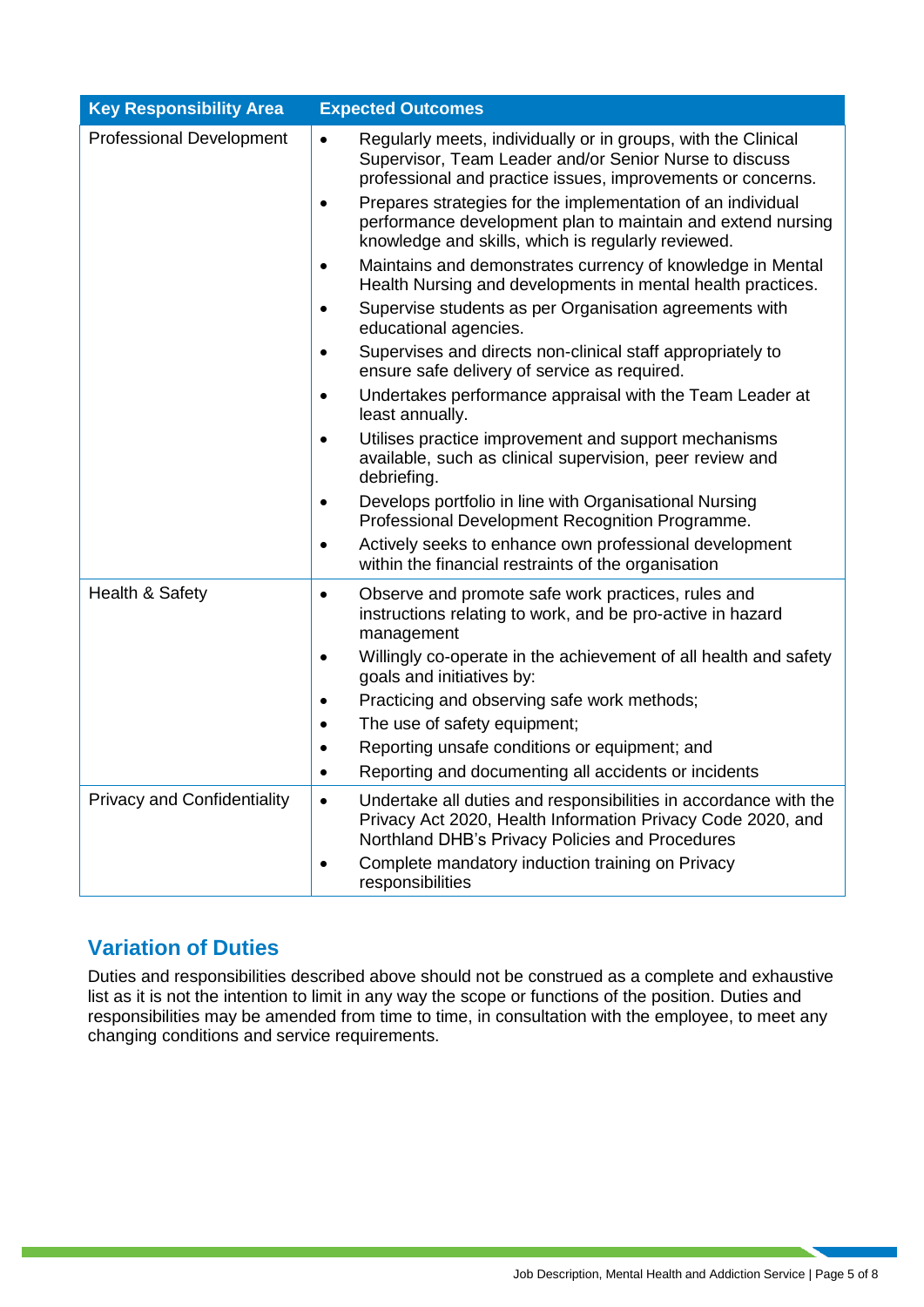# **Person Specification**

### **Education and Qualifications**

| <b>Essential</b>                                                                             |           | <b>Desirable</b>                                                      |
|----------------------------------------------------------------------------------------------|-----------|-----------------------------------------------------------------------|
| Registered Psychiatric or Comprehensive<br><b>Nurse</b>                                      | $\bullet$ | Working towards P.G Certificate relevant<br>to Mental Health nursing. |
| <b>Current New Zealand Practicing Certificate</b><br>relevant to professional qualification. | $\bullet$ | Working towards Masters of Nursing                                    |
| Current clean Driver's License (Private<br>Motor Car)                                        |           |                                                                       |
| Effective written, oral and interpersonal<br>communication skills                            |           |                                                                       |
| Demonstrated commitment to continuing<br>personal and professional development               |           |                                                                       |

# **Experience**

| Knowledge of mental health nursing<br>Fluency or understanding of te reo Māori<br>٠<br>theory, practice, legal boundaries and<br>Demonstrates knowledge of Mental Health<br>$\bullet$<br>ethical concerns<br>Act.<br>Five years' experience in acute and/or<br>Has an understanding of the concepts of<br>٠<br>kaupapa led community mental health<br>Whānaungatanga.<br>nursing practice<br>An understanding of Tikanga o Ngapuhi.<br>٠<br>Commitment to meaningful tāngata<br>Demonstrates knowledge of the local<br>whaiora and their whanau participation in<br>areas in Te Taitokerau and the differences<br>the delivery of mental health services<br>in terms of history, language and<br>Recognises the concepts of clinical<br>processes.<br>governance in a multi-disciplinary team.<br>Demonstrated ability to work productively<br>in a multidisciplinary team environment<br>Understanding of and commitment to Te<br>Tiriti o Waitangi and the practice of cultural<br>safety in health care<br>Knowledge and/or experience of working<br>with tāngata whaiora and/or their whānau | <b>Essential</b> |  | <b>Desirable</b> |  |
|--------------------------------------------------------------------------------------------------------------------------------------------------------------------------------------------------------------------------------------------------------------------------------------------------------------------------------------------------------------------------------------------------------------------------------------------------------------------------------------------------------------------------------------------------------------------------------------------------------------------------------------------------------------------------------------------------------------------------------------------------------------------------------------------------------------------------------------------------------------------------------------------------------------------------------------------------------------------------------------------------------------------------------------------------------------------------------------------------|------------------|--|------------------|--|
|                                                                                                                                                                                                                                                                                                                                                                                                                                                                                                                                                                                                                                                                                                                                                                                                                                                                                                                                                                                                                                                                                                  |                  |  |                  |  |
| with co-existing substance use disorders                                                                                                                                                                                                                                                                                                                                                                                                                                                                                                                                                                                                                                                                                                                                                                                                                                                                                                                                                                                                                                                         |                  |  |                  |  |

### **Awareness and Understanding of**

| <b>Essential</b>                                                  |           | <b>Desirable</b>                                                              |
|-------------------------------------------------------------------|-----------|-------------------------------------------------------------------------------|
| Te Tiriti o Waitangi and its application to<br>the health setting | $\bullet$ | Health and Disability Commissioner (Code<br>of Health and Disability Services |
| Privacy Act (2020) and Health Information<br>Privacy Code (2020)  |           | Consumers' Rights) Regulations (1996)<br>New Zealand Council of Healthcare    |
| Health and Safety at Work Act 2015                                |           | <b>Standards</b>                                                              |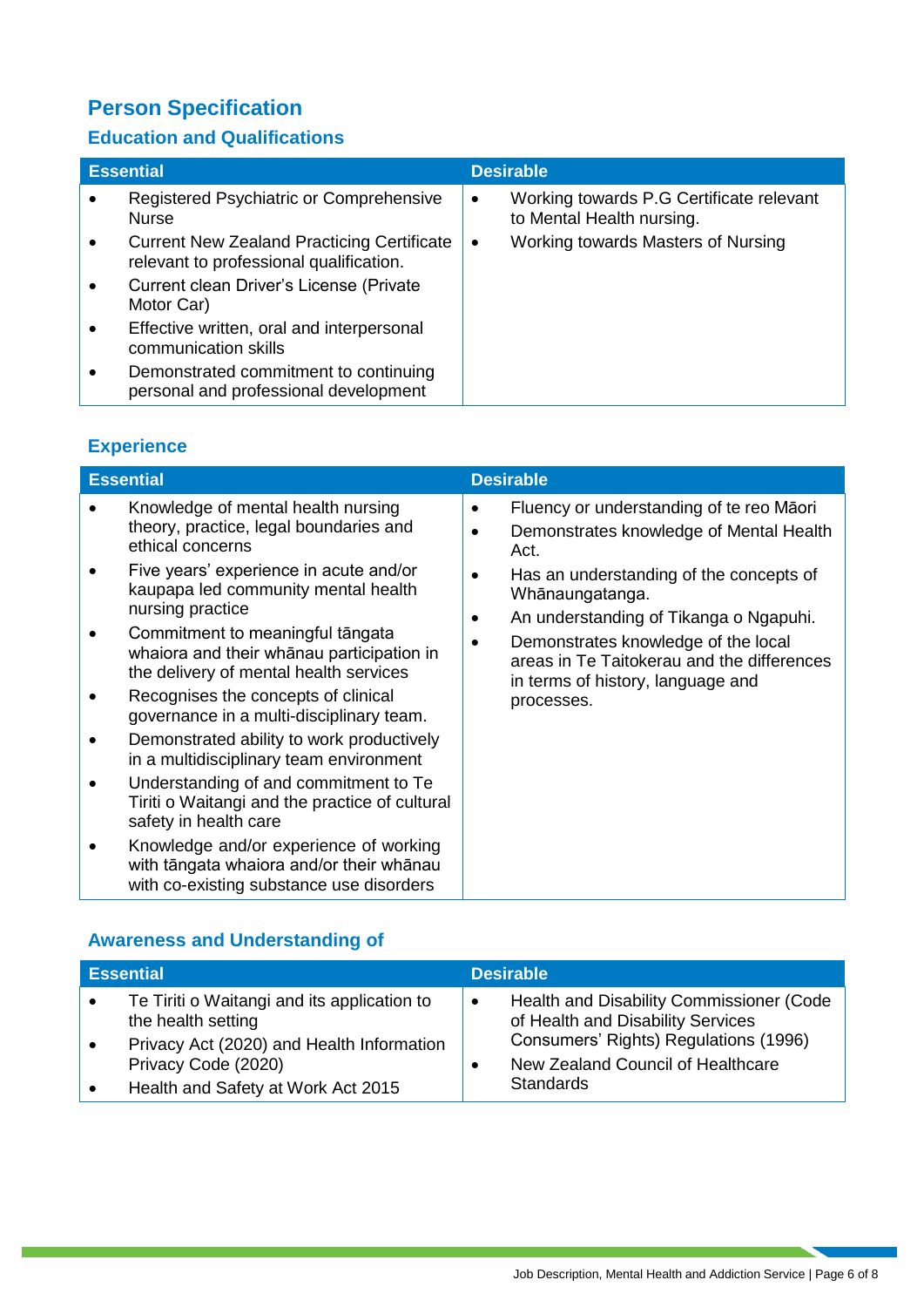#### **Skills & Personal Attributes**

#### **Skills**

- Demonstrates an ability to accept responsibility for a varied caseload of clients.
- A commitment to working both clinically and culturally
- Ability to work as a role model for nurses.
- Willingness to contribute/receive supervision of clinical/cultural work.

#### **Personal Attributes**

- Recognises the importance of maintaining good physical, intellectual and spiritual health.
- Has a great sense of humour.
- Enjoys working in a Māori focussed environment.
- Recognising the importance of empowering Māori during their recovery journey
- Recognises the importance of Whānaungatanga
- Ability to work autonomously and as an active team member